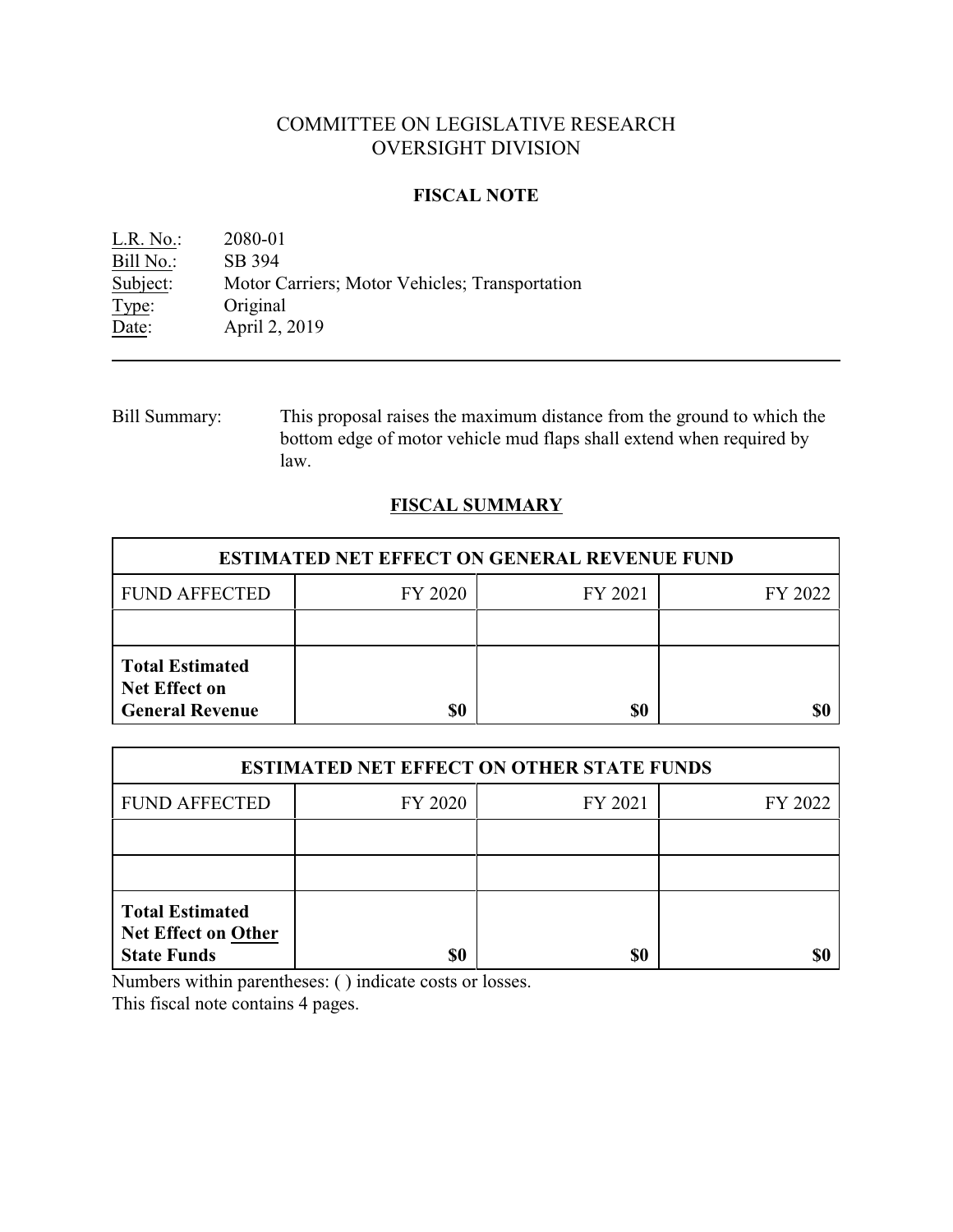L.R. No. 2080-01 Bill No. SB 394 Page 2 of 4 April 2, 2019

| <b>ESTIMATED NET EFFECT ON FEDERAL FUNDS</b>                        |         |         |         |  |
|---------------------------------------------------------------------|---------|---------|---------|--|
| <b>FUND AFFECTED</b>                                                | FY 2020 | FY 2021 | FY 2022 |  |
|                                                                     |         |         |         |  |
|                                                                     |         |         |         |  |
| <b>Total Estimated</b><br>Net Effect on All<br><b>Federal Funds</b> | \$0     | \$0     |         |  |

| <b>ESTIMATED NET EFFECT ON FULL TIME EQUIVALENT (FTE)</b>    |         |         |         |  |
|--------------------------------------------------------------|---------|---------|---------|--|
| <b>FUND AFFECTED</b>                                         | FY 2020 | FY 2021 | FY 2022 |  |
|                                                              |         |         |         |  |
|                                                              |         |         |         |  |
| <b>Total Estimated</b><br><b>Net Effect on</b><br><b>FTE</b> |         |         |         |  |

 $\Box$  Estimated Net Effect (expenditures or reduced revenues) expected to exceed \$100,000 in any of the three fiscal years after implementation of the act.

| <b>ESTIMATED NET EFFECT ON LOCAL FUNDS</b> |         |         |         |
|--------------------------------------------|---------|---------|---------|
| <b>FUND AFFECTED</b>                       | FY 2020 | FY 2021 | FY 2022 |
| <b>Local Government</b>                    | \$0     | \$0     | \$0     |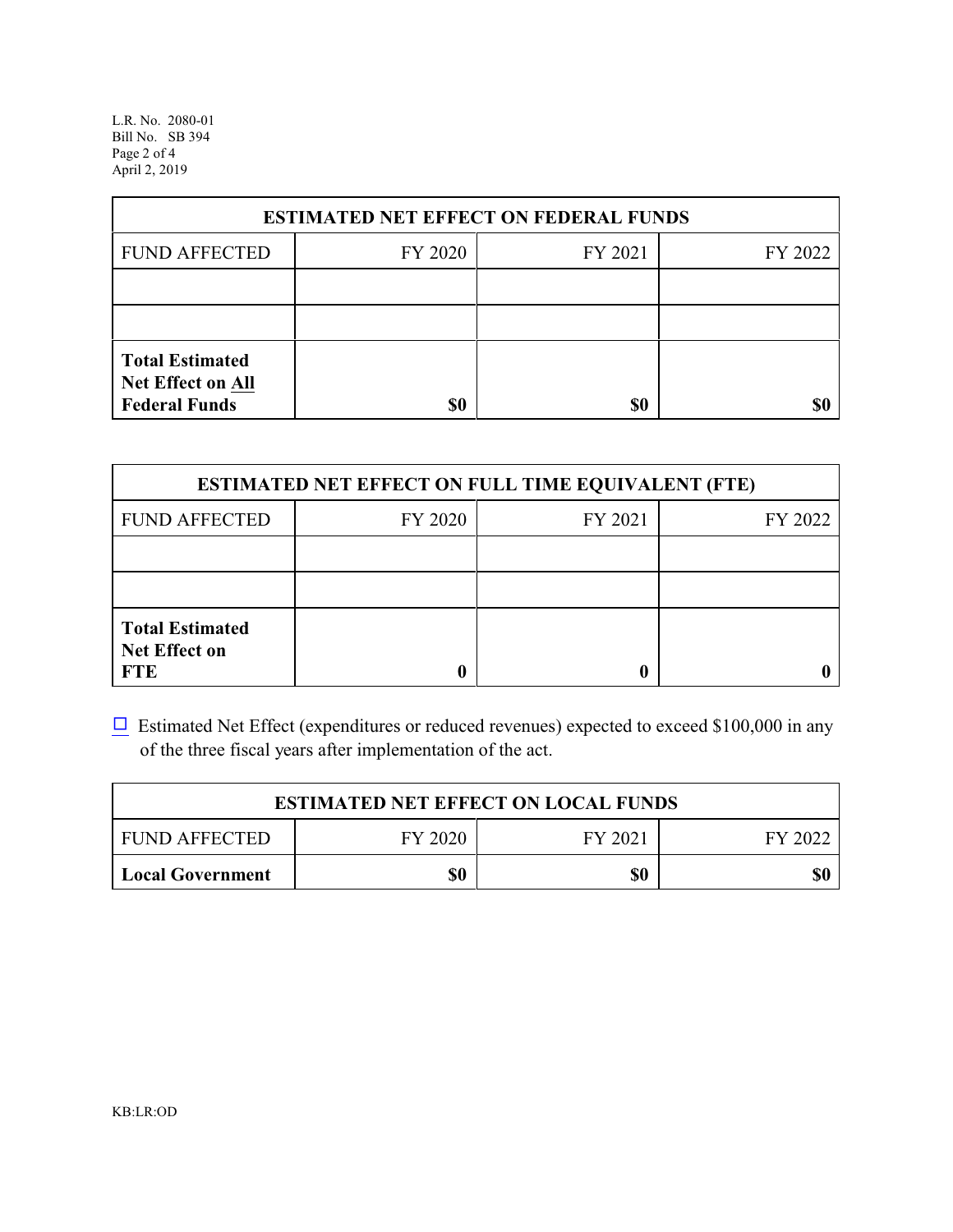L.R. No. 2080-01 Bill No. SB 394 Page 3 of 4 April 2, 2019

### **FISCAL ANALYSIS**

### ASSUMPTION

Officials from the **Department of Transportation**, **Department of Public Safety - Missouri Highway Patrol** and **Department of Revenue** each assume the proposal will have no fiscal impact on their respective organizations.

**Oversight** notes that the agencies mentioned above have stated the proposal would not have a direct fiscal impact on their organization. Oversight does not have any information to the contrary. Therefore, Oversight will reflect a zero impact on the fiscal note for these agencies.

| FISCAL IMPACT - State Government | FY 2020<br>$(10 \text{ Mo.})$ | FY 2021    | FY 2022                       |
|----------------------------------|-------------------------------|------------|-------------------------------|
|                                  | <u>\$0</u>                    | <u>\$0</u> | $\underline{\underline{\$0}}$ |
| FISCAL IMPACT - Local Government | FY 2020<br>$(10 \text{ Mo.})$ | FY 2021    | FY 2022                       |
|                                  | <u>\$0</u>                    | <u>\$0</u> | <u>\$0</u>                    |

### FISCAL IMPACT - Small Business

No direct fiscal impact to small businesses would be expected as a result of this proposal.

#### FISCAL DESCRIPTION

The proposed legislation appears to have no direct fiscal impact.

This legislation is not federally mandated, would not duplicate any other program and would not require additional capital improvements or rental space.